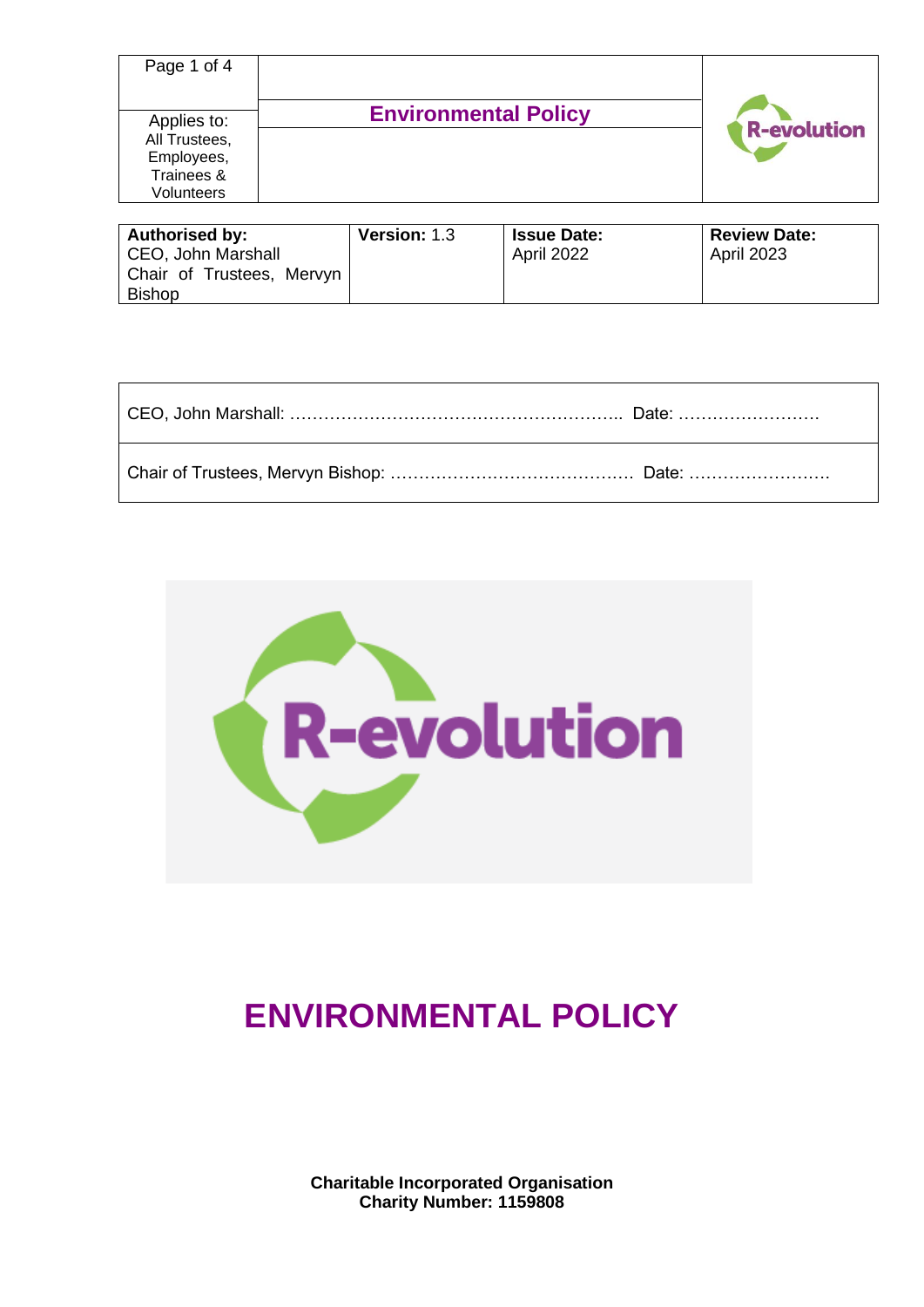| Page 2 of 4                                |                             |                    |
|--------------------------------------------|-----------------------------|--------------------|
| Applies to:<br>All Trustees,<br>Employees, | <b>Environmental Policy</b> | <b>R-evolution</b> |
| Trainees &<br>Volunteers                   |                             |                    |

#### **Introduction**

R-evolution is committed to minimising the environmental impacts of the organisation and to the improvement of the environment within the confines of R-evolutions resources. R-evolution will endeavour to operate as sustainably as possible, making decisions that consider the whole life impact of R-evolution's projects and responsible use of energy. R-evolution will abide by all applicable legislation to ensure the protection of R-evolution employees, the community, and the environment.

R-evolution demonstrates this commitment by delivering multiple projects in the local communities that are focussed on sustainability and social impact. Re-skilling through training and development in horticulture and bicycle maintenance not only encourages the reduce, reuse, and recycle approach but also changes behaviour on a long-term basis.

R-evolution recognise the responsibilities placed on it by the Environmental Protection Act 1990 and is committed to ensuring the health, safety and welfare of its employees and that of others who may be affected by the waste materials which result from their work. It is company policy to arrange for the disposal of all waste products regularly, safely and in accordance with statutory requirements and to recycle where viable.

## **General Statement of Environmental Policy**

R-evolution will, while giving due consideration to financial costs, seek to prioritise environmental concerns in all areas of its operations. In particular, R-evolution shall:

- Ensure that the requirements of all relevant legislation and regulations (including the requirements of funders) are met and, where possible, exceeded.
- Introduce energy-saving measures wherever possible, both by encouraging changes in resources used by staff and volunteers, through implementing appropriate technological solutions and seek to reduce the environmental impact of the remaining energy use through purchasing policies.
- Reduce the environmental impact of water supply throughout the company by encouraging changes in water use amongst staff and volunteers and through implementing appropriate technological solutions.
- Tackle waste generation by employing the three 'R's principle: reduce, reuse, and recycle. Recycling should be made easy and efficient, but is less important than reducing the overall use of materials and increasing re-use of those materials that are used.
- Address the environmental costs of private transport by seeking to reduce the need for staff and volunteers to travel to and from work by single occupancy car journeys and encouraging the use of car sharing and alternatives where travel is necessary. R-evolution has a cycle refurbishment project and provides sustainable transport options for staff and volunteers.
- Wherever possible, purchase goods and materials which are made, used and disposed of in an environmentally sustainable way and ideally purchase from local suppliers in order to support the local economy and to minimise the environmental impact of transportation.
- Educate staff and volunteers and encourage involvement in the design and implementation of the environmental policy. Encourage staff and volunteers to address the environmental impact of their own lives beyond the workplace by sharing ideas and good practice and exploring ways in which R-evolution can offer practical assistance to its staff and volunteers.
- Work in partnership with suppliers, customers, and partners to reduce the environmental impact of not just R-evolution's operations, but to work towards improved environmental performance in general, locally, regionally, and nationally.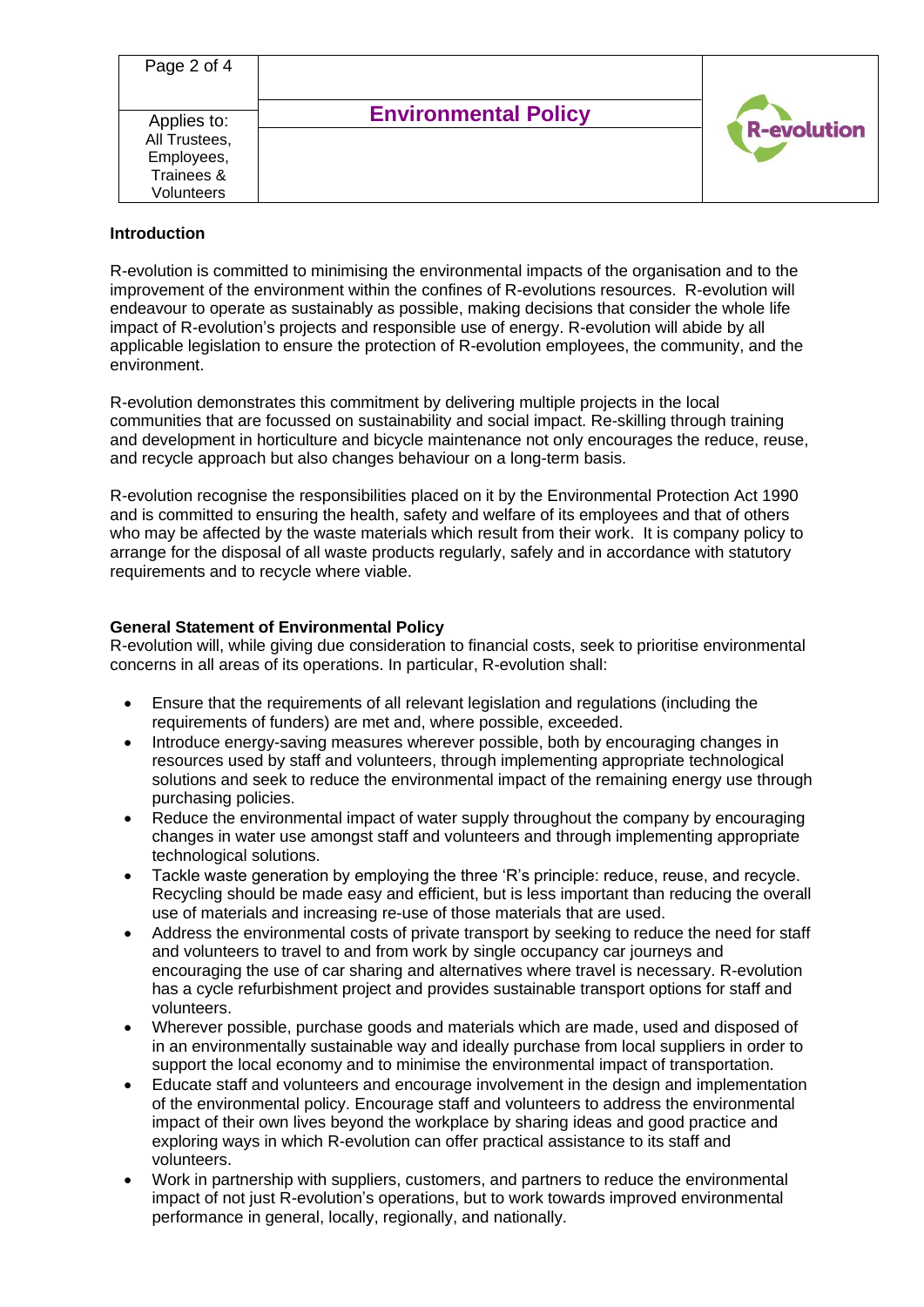| Page 3 of 4                                                            |                             |                    |
|------------------------------------------------------------------------|-----------------------------|--------------------|
| Applies to:<br>All Trustees,<br>Employees,<br>Trainees &<br>Volunteers | <b>Environmental Policy</b> | <b>R-evolution</b> |

## **Environmental Management System**

R-evolution is committed to environmental management in order to achieve high environmental performance and levels of responsibilities. It is not considered practical or financially viable for Revolution to achieve ISO14001 at this stage, however, where appropriate, R-evolution will strive to meet these standards.

Environmental awareness training will be provided to staff and volunteers.

R-evolution management will draw up a plan that ties in with COP26 outcomes starting with a Staff Travel Plan in 2022/2023 to be reviewed annually. This will be reviewed and shared with all employees and volunteers.

R-evolution's Carbon Footprint will be calculated and monitored each year, starting from 2022/2023 through working with the University of Hull Environmental Science Internship programme.

#### **Environmental plan must include**

Reduction in paper use Reduction in printing Reduction in water usage Increased use of recycled parts Environmentally friendly products to sourced and introduced Carbon emissions from staff commuting and van usage to be monitored Carbon emissions from fossil fuel heating and electricity to be investigated and rectified Recycling systems to be introduced and monitored at every R-evolution operational Site.